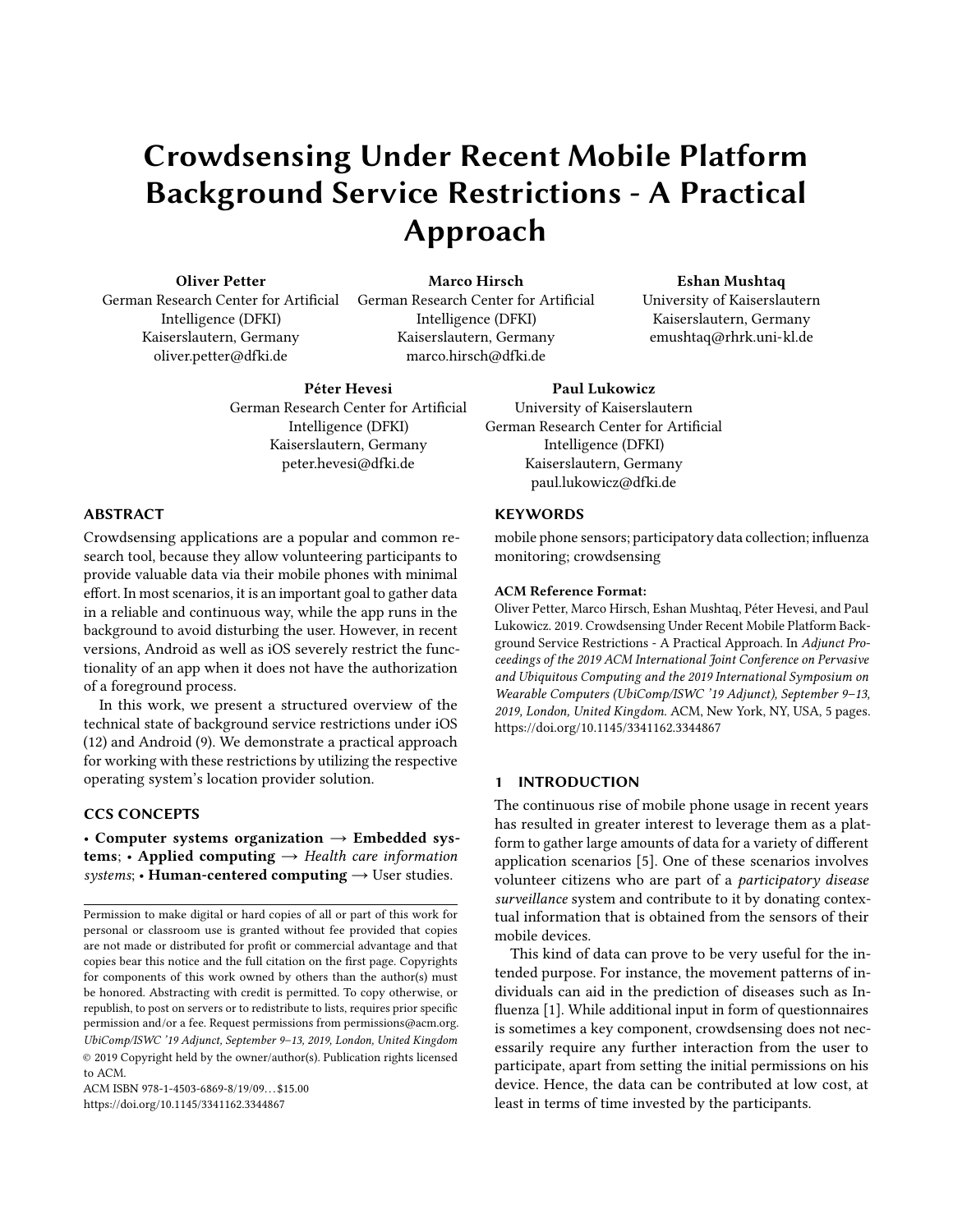#### Previous Work

In previous work, enhancing epidemiological studies by using sensor data from mobile phones was shown to be a promising approach to get deeper insight into the condition and behavior of participants, such as in the use case of Influenza monitoring [\[4\]](#page-4-3). Accessing location data and a variety of other sensors with fine temporal resolution in combination with a privacy-preserving aggregation is an important task of a mobile application in the context of a participatory disease surveillance system.

The grippeNET mobile application, as an initial in-thewild approach, demonstrated practicability while taking ethical aspects into account [\[2\]](#page-4-4). But also technical challenges and motivational aspects need to be studied and improved since they have an impact on data quality [\[3\]](#page-4-5). While the motivation to participate in crowdsensing can be raised by offering useful services, entertainment or monetary benefits [\[6\]](#page-4-6), we suspected that it could also be lowered by distrust.

Due to the strict privacy measures within grippeNET, access to any raw data or the inquiry of participants for behavioral questions other than those related to Influenza, is not possible. To research and improve privacy preserving data aggregation and better understand the technical limitations that are imposed by device manufactures and different operating system versions, we started a new study inside a controlled environment, called Together against flu. Participants were asked to install an Android application that was designed to collect sensor data periodically. Data included mobile signal strength, weather, location coordinates, step count, battery status, current activity and others. The study is ongoing and has consenting participants in the age group of 20 to 35 years. Their Android mobile phones have different operating system versions ranging from 6 to 9 and come from a variety of different manufacturers. In total, 59 unique devices contributed data in the study so far over the course of 8 months. The frequency and quality of the sampled data varied due to individual usage behavior, data skepticism and the constraints of the different devices and their operating system versions.

Figure [1](#page-1-0) portrays differences during one data collection window for three selected participants. Data is only received while the app is technically allowed to access sensor data as it is running as a background service. The gaps in the visualization for higher Android versions, especially 9, highlight the inconsistency in the amount of data received. Although, sometimes gaps exist because of erratic and hard to predict permission changes of the participants, in most cases, they result from the restrictions of the operating system. In this work we focus on if and how we can overcome these restrictions in a sustainable way.

<span id="page-1-0"></span>

Figure 1: Time line showing continuity of data points received via the Together against flu application for three example users. In these cases, the app has been actively installed during the period from mid November to mid December, 2018 on devices with different Android versions.

#### 2 CHALLENGES

Smartphone operating systems evolve continuously over time in an effort to bring in many improvements targeted to benefit the user. Unfortunately, this evolution brings along the overhead of maintaining and keeping apps up to date. New versions involve stricter rules for API usage and evolution of existing functionality, making it hard for developers to build new versions while maintaining backwardscompatibility. In recent versions, Android as well as iOS severely restrict the functionality of an app when it does not have the authorization of a foreground process.

#### Distinctive features of iOS

Most mobile phones are running either Android or iOS. Although both operating systems share a common subset of sensor interfaces that are accessible by developers, there are restrictions that complicate or completely prevent the collection of some data. The grippeNET and Together against flu applications that have been mentioned, were developed for Android and accessed a multitude of data sources that are outlined in table [1.](#page-2-0) In our work, we first investigated which of these sensor interfaces are available to access on iOS.

Similar to Android, iOS provides several options to access location data of devices. It is possible to request the current location actively as well as being informed about location changes at specific intervals on both platforms. However, iOS is more restrictive in terms of access to WiFi, Bluetooth, signal strength and battery data. It is only possible to scan for nearby Bluetooth devices when the app is running as a foreground process, otherwise the specific UUID of a Bluetooth device has to be known before it can be scanned for. Regarding WiFi, the accessible data is limited to the current connection, because scanning for all available networks is not allowed at all. Battery change notifications can only be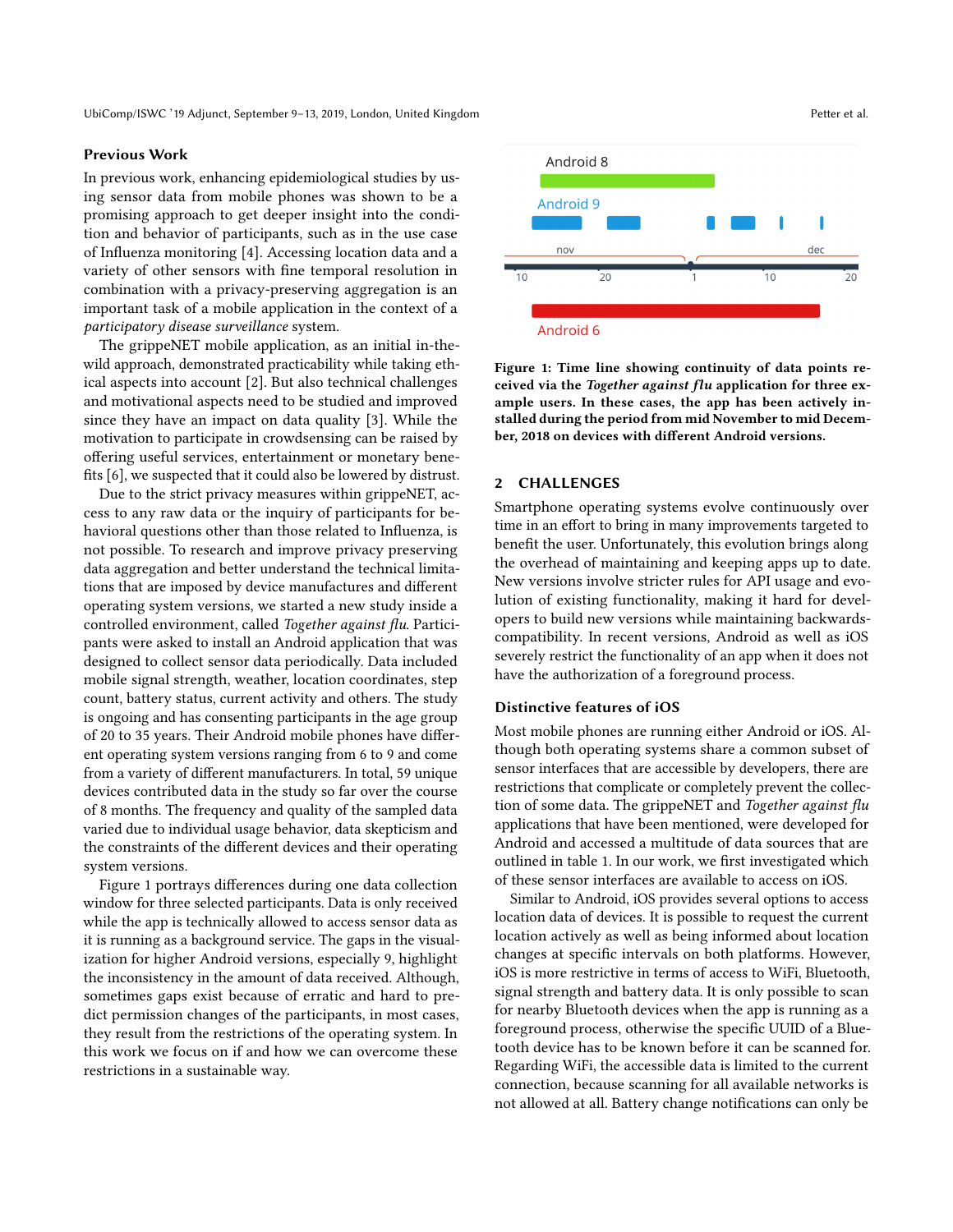<span id="page-2-0"></span>

|  | Table 1: Sensor access options on iOS. |  |  |  |
|--|----------------------------------------|--|--|--|
|--|----------------------------------------|--|--|--|

| Data sources                         | iOS                           |
|--------------------------------------|-------------------------------|
| Location<br>WiFi<br><b>Bluetooth</b> | yes<br>partially<br>partially |
| Signal strength                      | no                            |
| Battery level                        | partially                     |
| Activity                             | yes                           |
| Installed apps                       | no                            |

processed by an app, when it is running as a foreground process. In contrast to those limitations, iOS provides several options to access activity data. It does not only grant access to pedometer and activity confidence scores recordings, but also includes a very widely used health app (Apple Health) that is deeply integrated into the platform and can be used as a data source. It is important to note that HealthKit data is encrypted while a device is locked, so that access is only possible while the device is in use. Finally, it is not possible to access any data about other applications installed on the device on iOS.

#### Background Data Collection

While a user is actively using an app that is part of a *participa*tory disease surveillance system when he reports information such as his symptoms, the collection of sensor data mostly takes place when the app is not used and in background. As a principle, the user should under no circumstances be disturbed in his remaining workflow by this process. This is in everyone's interest, because an increased number of disruptions might not only displease an user, but also tempt him to no longer participate in the crowdsensing. For this reason, it can neither be assumed that the permissions of a foreground process are granted at the time of collection, nor can those permissions actively be requested without violating the aforementioned principle. Instead, the app has to be designed to ensure functionality while running as a background process.

The documentation of iOS states a list of nine UIBackgroundModes that define the use cases in which an application running in the background can become active. Apps that use a UIBackgroundMode, but do not adhere in their functionality to the corresponding use case, are rejected by Apple during the review process. The UIBackgroundModes are, for instance, intended for apps that offer location-functionality based on the standard location services from the Core Location Framework or apps that require to be informed by a remote notification when new content is available to download. For accessing location data, also two other options exist

Crowdsensing Under Recent Mobile Platform Background. . . UbiComp/ISWC '19 Adjunct, September 9–13, 2019, London, United Kingdom

<span id="page-2-1"></span>

Figure 2: App Standby Bucket view inside the developer options (left); Force Close Screen of the Android app switcher (right).

- the Visits Location Service and Significant-Change Location Service. When using them, an app is regularly notified of changes to the device's location if an user has allowed the app to always access his location.

Starting with version 6 of Android, several changes for apps running in the background were introduced. If a device running on Android 6 or higher is left unplugged and unused for some time, the device enters a Doze mode that defers network access and CPU-intensive tasks, as well as jobs, syncs, and standard alarms to a recurring maintenance window. Furthermore, App Standby restricts network access for apps that has not been used recently. Android 8 limits the number of updates received from the Fused Location Provider as well as the maximal number of background WiFi and Bluetooth scans to a few per hour. Moreover, apps running in the background can not start background services any more, but should use the JobScheduler to launch jobs instead. With Android 9, apps can not receive data from most sensors while they do not have the authorization of a foreground process. The GPS sensor is excluded from this limitation. Additionally, a new battery management feature called App Standby Buckets sorts apps by how recently and frequently they are used. Buckets can be checked and selected through the Android developer options as shown in Figure [2.](#page-2-1) Depending on this sorting, network access, jobs and alarms are deferred at different intervals, as long as the device is not charging.

# 3 PRACTICAL APPROACH

None of the offered UIBackgroundModes for iOS fits exactly to the distinct use case of a crowdsensing app - one which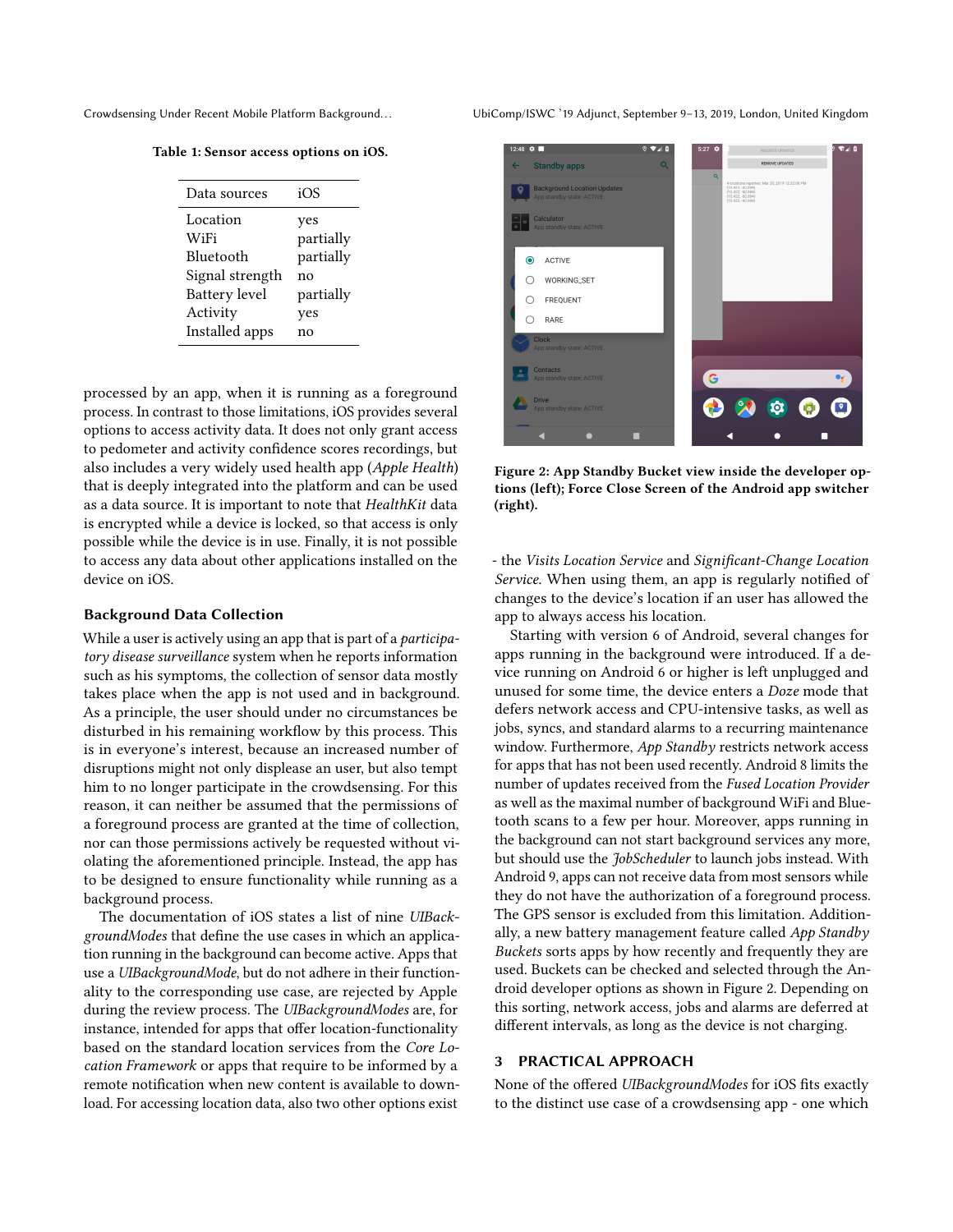|                                                                   | iOS. | Android |
|-------------------------------------------------------------------|------|---------|
| Receive location updates on a regular basis                       | yes  | yes     |
| Time window to process location updates is usable for other tasks | ves  | yes     |
| App continues to work after force close                           | yes  | yes     |
| Requires user authorization to access location                    | yes  | yes     |
| Requires active background app refresh setting                    | yes  |         |
| Requires Background Modes key                                     | no   |         |

collects sensor data in a non-interfering way while running in the background. The characteristics of the Visits Location Service and Significant-Change Location Service are, however, suitable to receive at least location data on a regular basis. The documentation states that the system grants an app 10 seconds to process the location update on every receipt. Based on experience reports, we assumed that this time period could be extended to 3 minutes by starting an additional BackgroundTask, to access other data sources as well. Our first experiments showed that this is indeed possible, but actually not necessary. Contrary to the documentation, we were able to not only process the location update, but also perform other tasks for longer then 10 seconds without using an additional BackgroundTask. Another advantage of using the Visits Location Service or Significant-Change Location Service is that an app is relaunched, even if an user forces it to close.

Considering the typical usage pattern of an app that is part of a participatory disease surveillance system, the app will most probably be sorted into the last of the four buckets (Rare) by the App Standby Bucket feature of Android 9. As a result, all jobs would be deferred for up to 24 hours. Although one has to adapt to the new features of the android system, this would severely oppose the objective of collecting (especially location) data with fine temporal resolution. Our approach to achieve this goal despite the given limitations in the best possible way is based on the Fused Location Provider. By using the Fused Location Provider under Android 8 and higher, an app running in the background is informed about the location of the device a few times per hour. Initially we planned to start a background service each time a location update arrives, to obtain a time window in which we could access other data sources. However, this is prevented by the changes introduced with Android 8, limiting us to using jobs that could again be deferred up to 24 hours because of the app probably being sorted into the Rare bucket. Most interestingly, our first experiments - see Figure [3](#page-3-0) - revealed that it might be possible to use the granted time window itself not only to process the location update, but also to perform

<span id="page-3-0"></span>

Figure 3: Android prototype using the Fused Location Provider running as a foreground process (left) and running as a background process (right).

other tasks such as accessing the remaining data sources and storing the results. However, it must be noted that the main thread is blocked for this time, since we can only work in this thread while the app is running in the background. Using the Fused Location Provider, a positive side effect is that the app continues to receive location updates even after it has been force closed<sup>[1](#page-3-1)</sup> by the user, similar to the behavior when the Visits Location Service or Significant-Change Location Service is used in iOS.

#### 4 CONCLUSION

During the design phase of a new mobile application for a participatory disease surveillance system, we faced severe restrictions of the current iOS and Android versions, particularly regarding the permissions of background services. Unfortunately, this mode of operation is imposed by the given use case of an app that accesses sensor data throughout the

<span id="page-3-1"></span><sup>&</sup>lt;sup>1</sup>by swiping it out of the app switcher screen as shown in Figure [2](#page-2-1)